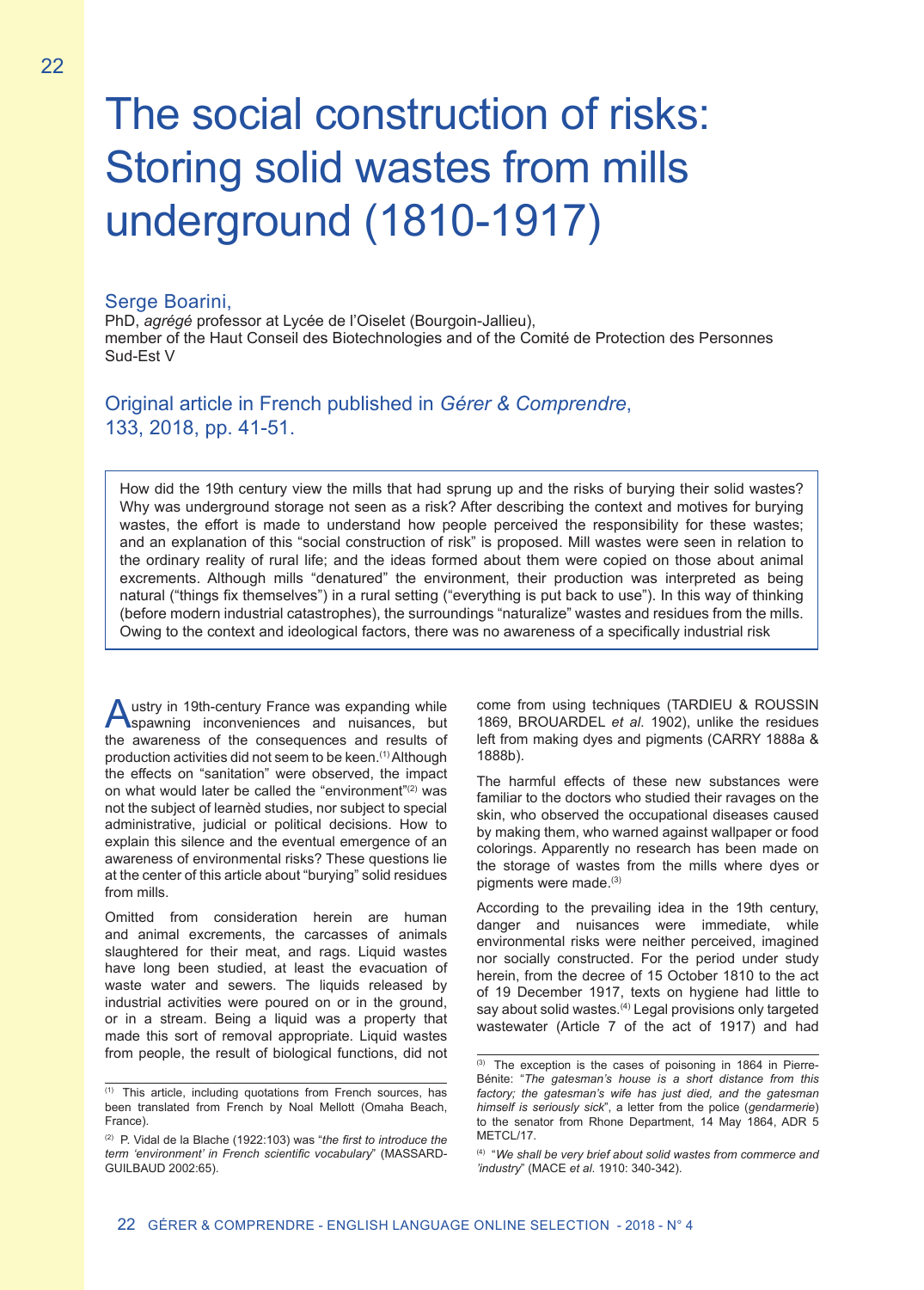nothing precise to say about solid wastes,  $(5)$  This topic has been unexplored.

What are solid wastes and residues?<sup>(6)</sup> A scrap is something that can undergo a manmade transformation, whereas residues are what remains after the transformation, and wastes are residues (*e.g.*, slag) that human activities can no longer transform. Coke is a residue that remains after the pyrolysis of coal, whereas cinders are a waste product of combustion. Walnut husks are scraps for persons who cultivate walnut trees but a residue for dye-makers. In Lyon and in Rhone Department, France, from which examples will be cited herein, solid residues were produced by soap works (carbonates and sulfates from lime), mills for making phosphorus (sulfates from lime), candlemakers (carbon sulfides and sulfates from lime) and dye-makers (arsenates during the period when fuchsine was made by using arsenic acid).

After describing how people at the time perceived solid wastes, this article inquires into the emergence of an awareness of the risks related to burying such wastes. It will then propose a model about how risks are socially constructed while showing that certain conditions were missing in the 19th century for the emergence of an awareness of the risks related to wastes

## A short history

As a preliminary, let us recall what constituted "solid residues", how they were legally regulated, and which administrative and institutional arrangements existed to oversee them.

J. Rollet (1879) distinguished between: solid, inert residues (such as slag); residues that were a cumbersome annoyance owing to their smell (piles of soda ash emitting hydrogen sulfide) or bulk (the solid materials left after decanting the water used to make dyes); and toxic residues (arsenic-laden substances left over from the production of aniline). The distinction between solid and liquid wastes was convenient but not well-founded. For instance, the leaching of solids results in liquid wastes; $(7)$  and the washing of minerals leaves water containing toxic elements.(8)

#### **How residues were perceived**

In his treatise on industrial sanitation, C. Freycinet (1870:346-347) defended a certain conception of residues as an "inevitable consequence of manufacturing".(9) Industrialists did not pay attention to the nature of such wastes since treating them would lower profits. They considered wastes to be a necessary outcome, namely the share of nature that the manufacturing process could not transform. Rather than being a natural substance that resisted efforts to transform it, residues were what the manufacturing process itself left over. Residues had less to do with nature than with techniques, which were unable to fully transform raw materials. For L. Poincaré (1886:8), residues were inevitable and worthless: "There is not a single industry that, alongside the wanted product, does not produce substances that, worthless and often harmful, are like the chips of stone that a sculptor is forced to make and throw away in order to give a shape to his work." The figure of the sculptor, with reference to Aristotle's Metaphysics (1981:6, 1048a), showed that there was a creator in the manufacturing process who knew how to bring out what was essential in matter. Accordingly, human activities extracted a useful form from matter, like the sculptor did with the statue; and what was leftover was of no consideration. This remainder was beyond human consideration and without interest or worth for manufacturing. Worthless and cumbersome, residues and solid wastes were byproducts of the intended production process: "An industry always produces, alongside the product intended, worthless substances, wastes and residues, that have to be ridded" (VIGOUROUX 1897-1899:498, volume 2).

#### **The authorities exercising oversight**

The ancestor of legal measures on solid residues was the decree of 15 October 1810 as modified by a decree of 15 January 1815. These decrees defined three classes of establishments as a function of their nuisances (BLOCK 1877:903-907). There was also a body of law on the rights of third parties to compensatory damages as decided by courts of law<sup>(10)</sup>. A judge could award compensation for future damages "provided that they are for sure and inevitable" (RESSICAUD 1877:167) — an extension into the future of a tort committed today, such as dumping water pumped from a mine. This did not, of course, cover future torts that were not clearly linked to a present-day activity, this being evidence of the lack of thought given to the evolution of residues dumped in the environment.

Several authorities were in charge of exercising oversight, while controls upstream in the manufacturing process were neither imagined nor foreseen. Among these authorities was the Advisory Committee

<sup>(5)</sup> Apart from deposits of rubble from demolitions. Burot, a mechanic from Villeurbanne, sued Monin, an entrepreneur from Lyon who "*daily dumped the contents of seventy cartloads of rubbish in a depleted quarry, 150 meters from my home*", a letter of 2 October 1910 to the prefect of Rhone Department (ADR 5M/105, pièce 4593).

<sup>(6)</sup> HARPET (1998:47-75); for a classification of industrial wastes, see pp. 474-477.

<sup>(7)</sup> "*The factory at Pierre-Bénite, where roadways and backfills had been made with residues that, calcic and arsenical from the making of fuchsine dye, soaked by the waters of the Rhone River, poisoned wells and people*" (LACASSAGNE 1891:344).

<sup>(8)</sup> The iron pyrite mines in Sain-Bel and Chessy exposed the environment to such dangers (LACASSAGNE 1891:488).

<sup>(9)</sup> "*There are few industrial establishments that do not occasion solid or liquid wastes*": SEINE (1855:103).

<sup>(10)</sup> "*We recall that local regulations usually forbid dumping solids or liquid wastes from workshops, factories and mills in streams and waterways and that, in case of an offense, industrialists are liable to a fine and even a prison sentence in case of a second offense*" (RESSICAUD 1902:137).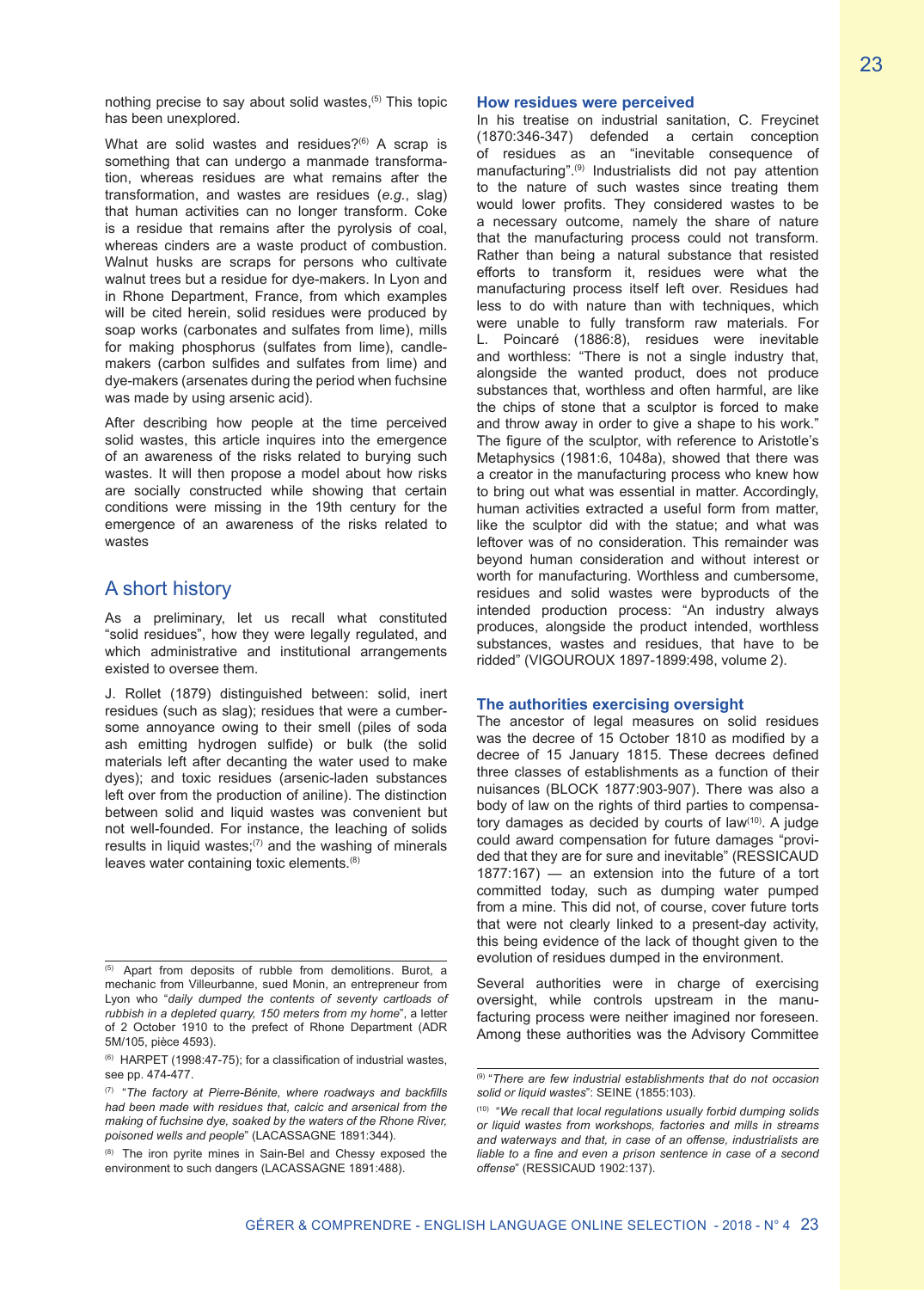of Public Hygiene (decree of 10 August 1848), which replaced the High Council on Health (Article 55 of an order of 7 August 1832). In departments, prefectures, subprefectures and sometimes cantons, councils of public hygiene and salubrity exercised oversight (decision of the government on 18 December 1848). According to A. Corbin (1986:155-156), they reassured industry and supported industrial activities in cities. The aforementioned were succeeded by councils of public hygiene (for the first time in Seine Department on  $6$  July  $1802$ <sup>(11)</sup> and a few municipal offices (as in Lyon at the end of the 19th century). Regardless of the size of these councils, two thirds of the members were doctors, pharmacists or veterinaries.(12) These authorities focused on sanitary and social questions, not environmental issues.

Another source of responsibility was scientists and their publications (Annales d'hygiène publique et de médecine légale, a periodical founded in 1829). Scientists served courts and the previously mentioned committees as experts,(13) in particular the special committees set up by councils of hygiene.

Common to all of this was the verticality of decisionmaking. Decisions were made by persons in positions of authority (politicians) or with sufficient scientific authority to formulate advice and provide expert evidence.(14)

#### **An "environment" at the service of industry**

Human activities resorted to nature and natural materials to contain or reuse residues from mills. Limestone, for instance, could "neutralize the acids that have been so easily leaked into a former quarry" (FREYCINET 1870:345). This required very favorable circumstances and foresight since, "for one case where things go well, there are ten where there is a surprise owing to consequences that are infinitely more costly to repair" (p. 345). Another example: shrubbery was planted to absorb and "slowly alter" the "deleterious principles" (p. 347) of wastes. The environment was thus placed at the service of human activities. Everything was put to work: at first, people and then nature.

(14) At the end of the 20th century, attention would be drawn to the limits and shortcomings of this verticality. On burying nuclear wastes, see CALLON *et al*. (2001:29-33): "La couleur des idées".

However no reports were made about the poisoning of plants, nor about what would become of the chemicals absorbed by them. Even in the treatise by H. Napias (1882:184-185), one of the few persons to show concern about this, plant- and wildlife were nothing more than indicators of the purity of water. They were not themselves the victims of the toxic substances produced by mills. Nature was an instrument for measuring human activities, a parameter, among others, of production.

Some solid wastes were fit to be used in a human environment, for instance, to lay the foundation base of a house. These wastes sometimes formed "constructions" independently of human intentions, e.g., the embankments that built up on slag from foundries: "We have seen jetties form from 12 to 15 meters high, one of which had already stretched out nearly 200 meters into the sea" (FREYCINET 1870:340, note 2). Other uses were intentional, e.g., the solid wastes that became part of the urban landscape. J. Rollet (1879:327) mentioned a lot where a slaughterhouse had been built in Givors; E. Dupuy (1881:48), a case study that described the "artificial nature of the ground, formed by cinders from the soap works, where neighborhoods had been built in Marseille"; and H. Napias (1882:188), that the residue of lye-making was used to stabilize sections of railways in England.

The "environment" put up no resistance. It helped alter the toxicity of wastes. Threshold effects were unknown or else overlooked, along with the effects due to mixtures of substances. Water — in large quantities — would eventually dilute or alter residues: "When the mass of water is sufficient, what is unhealthful can be completely destroyed through the milieu's special action" (ROLLET 1879:330). Oxygen in the water would oxidize organic matter. Claiming that the Rhone River regenerated itself despite having received water laden with excrements from Geneva and from the streams Arve and Ain, P. Cazeneuve (1890:7) described the "spontaneous purification" of river water: "The spontaneous sanitization of streams is a constant fact of observation, clearly demonstrated, clearly reported, with causes that can, at present, given the current state of science, be logically assessed" (p. 5). As explanation for this process, which encompassed wastewater from factories (p. 9), he cited many causes: mechanical (water moving), physical (the deposit on the riverbed of the heaviest substances, dilution, the effects of light and heat), chemical (oxygen's antiseptic power, the action of the lime and calcium bicarbonate dissolved in water) and biological (e.g., saprophytes). The river's contents, whether living or not, form a milieu capable of regulating itself and even of limiting toxins: "our sunlit streams will thus be purified "(p. 10), since the plant- and wildlife in the water had a "purifying role" (p. 15). The "environment" was a living "milieu" self-sufficient, unalterable, cooperative: "the spontaneous sanitization of streams is a very fortunate fact" (p. 15).

<sup>(11)</sup> On their history, composition and duties, see BLOCK (1877:1082-1084).

<sup>(12)</sup> Honorariums were paid for attendance at sessions, but the costs of trips were not covered, according to a letter from Rhone Department's Comité de Salubrité to the prefect on 7 March 1838 (ADR 5METCL/16).

<sup>(13)</sup> Parent-Duchâtelet (LE ROUX 2011:445-446) and Chevreul (MASSARD-GUILBAUD 2010:266-268) served as experts. Created by the decree of 16 October 1791, the Bureau de Consultation des Arts et Manufactures became, in 1806, the Comité Consultatif des Arts et Manufactures within the Ministry of Agriculture and Commerce (BLOCK 1877:502-503). The decree of 18 October 1880 that provided for this reorganization can be found in *Bulletin des lois…* (1881:1095, art. 1).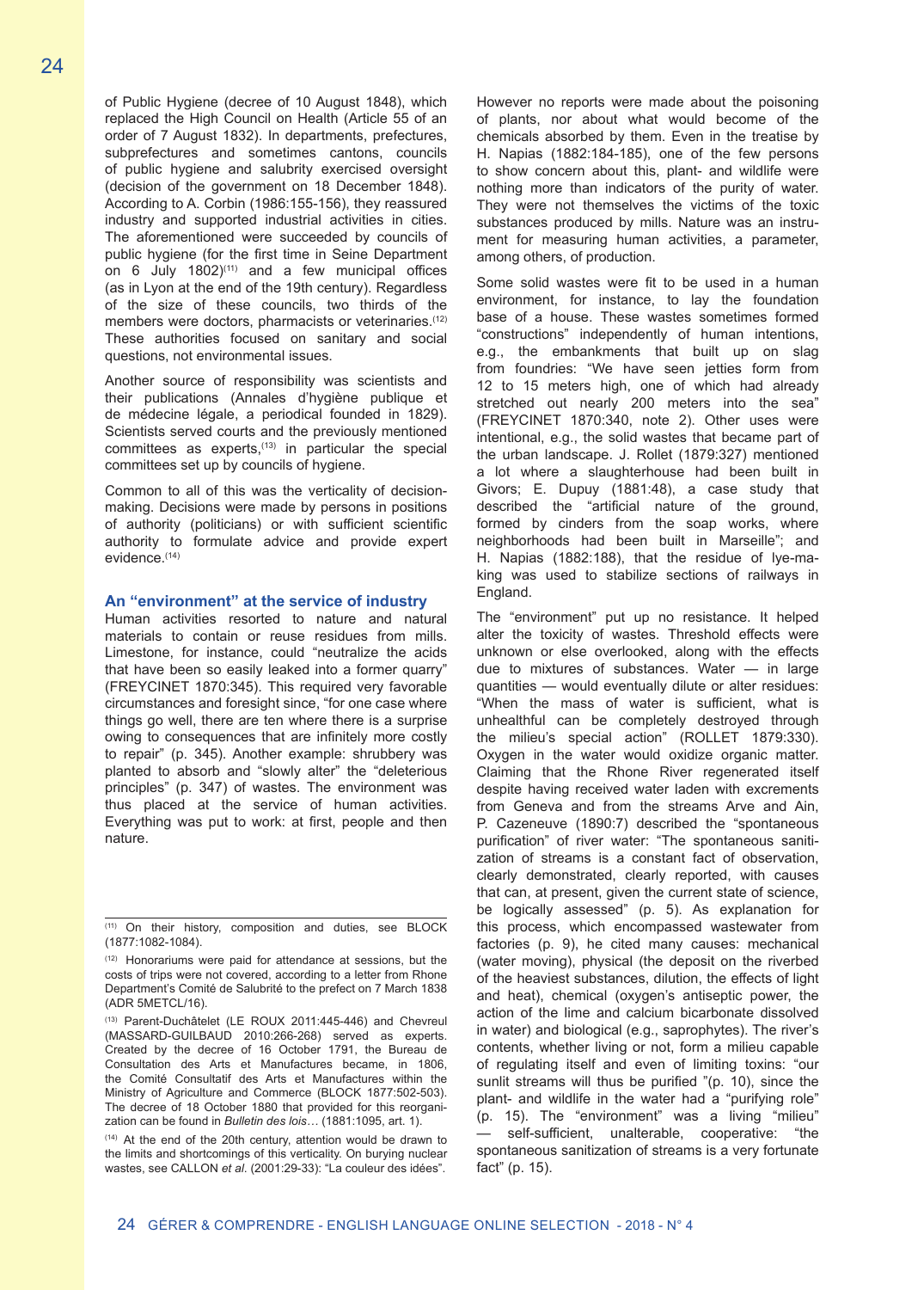#### **An anonymous "environment"**

The victims of nuisances were not identified. While referring to the factories for making aniline that dumped arsenate in the Rhine, C. Freycinet (1870:340, note 1) wrote that this "resulted in serious accidents" since the arsenate "dissolved slowly in the river and sent the poison onto nearby riverbanks". But what might this arsenate poison? Neither plants nor animals were mentioned — it was a nuisance without damages, a poison without victims. J. Rollet (1879:328) did mention aquatic fauna, but such mentions were few in number, even exceptional.(15) In his report in 1834, A.J.B. Parent-Duchâtelet, appointed as expert, examined the draining of water from a starch-making plant into streams that fed into marshland. He devoted two chapters to the effects on fish and other animals.<sup>(16)</sup> However these animals had no status apart from their relation to mankind: fish were for fishing. With the exception of frogs, only farm animals (fowls, sheep, dogs) were mentioned.

The "environment" was made by and for mankind. It was not so much an environment as an "ecosphere", i.e., an expansion of the household and workshop. The only environment that counted was the neighboring area around a mill; and this "neighborhood" was human. The classification of establishments in the 1810 decree made this clear. They were intended to protect free enterprise and prosperity. According to a circular from the Ministry of Agriculture and Commerce on 25 October 1851, "the delays [in delivering permits] are even more annoying because they hamper the creation of new workshops that can offer work and thus income to working class people, and because they can cause considerable losses to manufacturers by making capital unproductive for a relatively long period" (ADR 5METCL/4).

## The awareness of risks to the environment

At the start of the factory era, the consciousness of risks to the environment was missing, evidence of this coming from the burying of solid wastes. Two reasons account for this: the conception of the environment and the conception of risks. The first, taken under consideration in this section, was related to the conception of the world of industry, which was underlaid by ideas drawn from an understanding of nature. In effect, the environment was an extension of the ecosphere of human production: it was not exterior to, independent of, human activities.

#### **The conception of the "environment" for solid wastes**

In his treatise on industrial hygiene, L. Poincaré (1886:9-10) listed the following methods for handling solid wastes: piling them, depositing them in a permanent place of storage, and burying them (VIGOUROUX 1897-1899:509, vol. 2). The 20th century has added other methods for other reasons, <sup>(17)</sup> even for aesthetics: "As for the huge heaps of inert residues that big industry sometimes makes and that even change the aspect of a landscape, hygiene is in agreement with aesthetics to ask authorities to not let things go that far" (MACÉ et al. 1910:342).

Three approaches were adopted to handling solid wastes:

• The first was negligence. Consequently, public thoroughfares were the first dumping ground for solid wastes.<sup>(18)</sup> When leaving the mill, wastes left the sphere of ownership to enter the public domain or a domain with no apparent owner. Ridding wastes from mills mattered more than preventing nuisances (SEINE 1855:104).

• The second was to get rid of wastes by having them removed to a place of storage. Under the police ordinance of 5 November 1846, solid and liquid wastes in Paris had to be hauled "*in hermetically closed and sealed barrels*" (BOURGUIGNAT 1858:192, vol. 1 §143); but the ordinance had nothing to say about where to haul these casks. Whereas solid wastes from plants and animals had to be "*removed*" or "*converted to fertilizer*", those of a mineral sort were to be hauled away within a given time, but their ultimate destination was not specified. Apparently no place for discharging them was foreseen; nor any heed paid to safety and health conditions.

• Wastes could also be ridded by "burying" them in or under the ground, whether private (belonging to the mill) or public (natural excavations, local landfills), or under water, whence streams muddled with sludge (NAPIAS 1882:383) that hindered navigation (BOURGUIGNAT 1858:333). The preferred places for burying solid wastes in the strict sense of the word were natural excavations, quarries,  $(19)$  sinkholes $(20)$ and deserted mine shafts.(21) "*Some industrialists seem to think that their solid wastes, even those that raise no chemical problems, can be placed without impunity in natural or artificial excavations, in mines, or* 

<sup>(15)</sup> This mention was in Ferrand's report on the Société Beaujolaise de Sulfure de Carbone (11 June 1885): "*Already, the effects of the water released by the factory are anesthetizing fish, a point I verified. The same fish wake up in pure water, when the experiment does not last too long*" (LACASSAGNE 1891:167). See too: "*If salmon have become for us a rare, sought-for species, whereas they were so abundant in the 17th century that they were worthless and formed a major part of the peasant's food supply, the blame is not to be placed on poaching*" (NAPIAS 1882:183).

<sup>(16)</sup> See the chapter on the effects of starch-making and of marshland emanations on public health in PARENT-DUCHÂTELET (1836:495-501).

<sup>(17)</sup> *E.g.*, removing solid wastes should make it easier for water to flow and prevent the formation of marshes (MACÉ *et al*. 1910:148).

<sup>(18)</sup> <sup>T</sup>he classified establishments were "*said to be 'unsanitary' or a 'nuisance' owing to the emanations from them or to the solid and liquid wastes they abandon or dump on public thoroughfares*" (SEINE 1855:71).

<sup>(19)</sup> "*Even less so should solid wastes, which have a very pronounced toxic nature, remain in a heap on the ground, in excavations, or on the banks of waterways*" (LACASSAGNE 1891:492).

<sup>(20)</sup> "*Lime sulfate, a major residue of candle-making, is a greasy sulfate that, when dumped or buried underground, can have serious inconveniences for groundwater*" (LACASSAGNE 1891:487).

<sup>(21)</sup> " *They could perhaps be buried in the deep, abandoned shafts of the Chessy mines*" (LACASSAGNE 1891:188).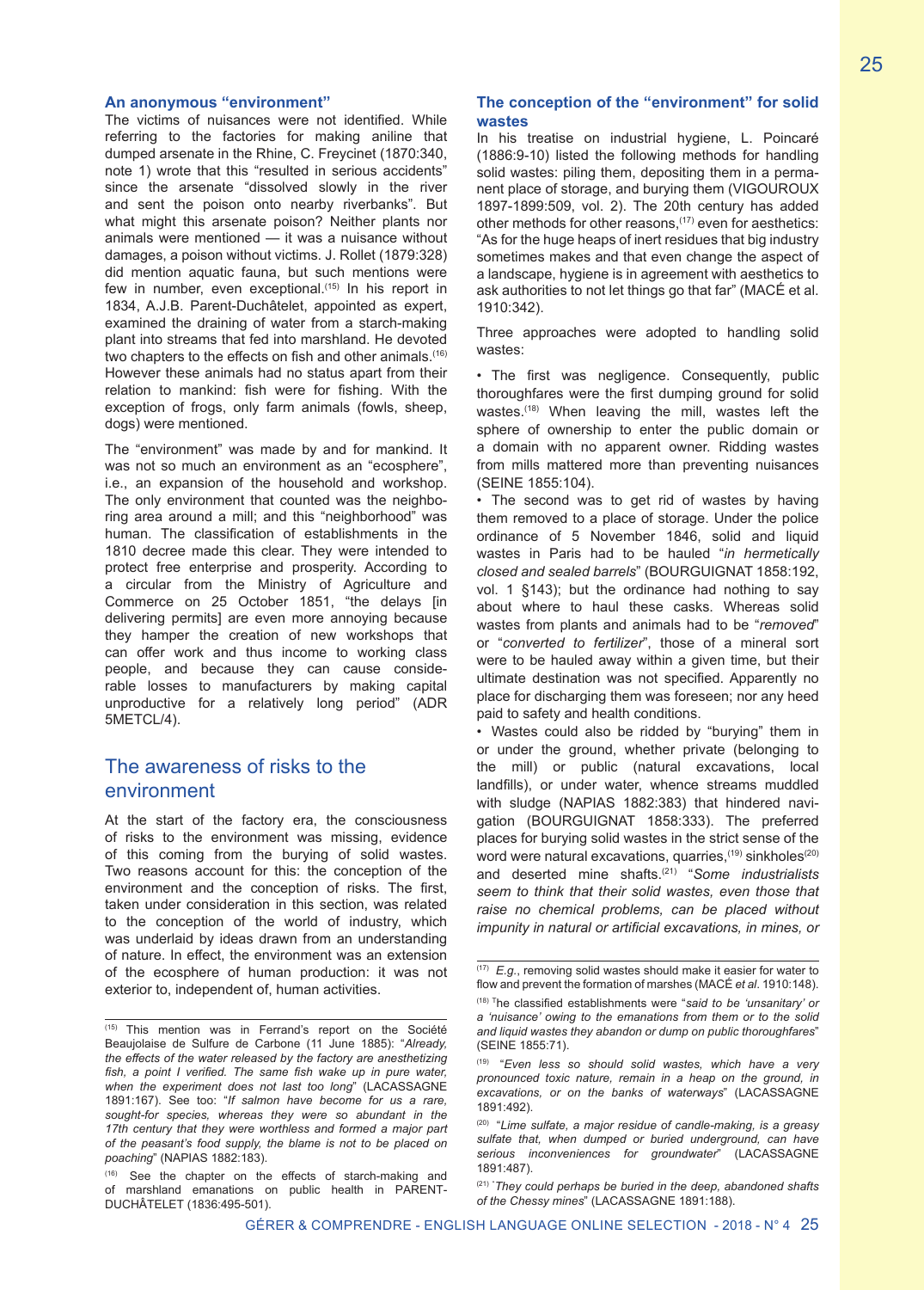*in abandoned quarries for example, where the ground is apparently leakproof*" (LACASSAGNE 1891:491).

Other expedients than burying the wastes in the strict sense of the word were added to this range of actions. Solid wastes were used for backfill,<sup>(22)</sup> foundation bases and compost for farms and gardens (ROLLET 1879:339). Cesspools, the easiest solution, were not exempt from drawbacks and dangers. They had to be periodically cleaned, and the wastes could pollute groundwater, or chemical reactions could have unexpected effects, like the spontaneous fires at the Payen factory (ROLLET 1879:334).

The risks that were recognized were those that cropped up in a very short time. Although Freycinet (1870:345, note 1) cited examples of groundwater polluted "*over time*", dangers normally became apparent, foreseeable and controllable relatively fast — always within a period allowing for solutions or repairs. Risks became visible soon enough for the causes to be identified. They were already well enough known to be anticipated and for damages to be contained. Solutions already existed (for example, deviate water from a spring to supply inhabitants with drinking water). In the 19th-century factory world, wastes never caused an environmental tragedy hopelessly out of control and without any possibility for obtaining compensation.

#### **The conception of risks**

While the 1810 decree proposed a classification of "manufactories and workshops that diffuse odors that are unhealthy or a nuisance", the negative effects listed affected not the natural but the human environment. The question was always asked in relation to what was sanitary for individuals or the community. It was never formulated with respect to the risks to the environment. Opening a discussion on the topic of workers' health, the Royal Academy of Medicine asked "how these substances react on workers" and then, at the bottom of the list "if it has been noticed whether the processes used in various manufactories have an influence on the inhabitants of the towns where they are built" (SOCIÉTÉ… 1778: 8).

The principal concern was disputes between manufacturers and landowners: "Workers' health barely came under consideration, and the health of nearby residents was a secondary concern" (CORBIN 1986:154). What mattered was the interests of private property owners (FAURE 1992:309). The decree advocated a "principle broad enough not to hobble industry but precise enough to protect private property" (RESSICAUD 1902:1). Whereas the Rhone Council of Salubrity refused to allow four lime kilns to be built in a "pleasant landscape mostly comprising pleasurable properties" (MONFALCON & POLINIÈRE 1851:40), the Committee of Salubrity, presided by an industrialist (Brunet-Lecomte) would, under a different circumstance (discontent of the neighbors of the

plants where sausage casings and tallow were made in Vaise), temper its tone: "As inhabitants of an industrial neighborhood, we will always see […] with the greatest pleasure new industries come to set up operations around  $\mathsf{u}\mathsf{s}$ " (23)

Furthermore, "inconveniences" or "nuisances" overrode "insalubrity". What bothered people (noxious smells, noise, the heat from steam-driven machines) was a source of nuisances rather than of toxicity as such. Town-dwellers only indirectly used the 1810 decree as a "tool for protecting their environment" (MASSARD-GUILBAUD 1999:57). Under this decree, risks disappeared when a nuisance appeared — above all, odors and then noise (CORBIN 1986:154), followed by smoke and dust. Such were the criteria for ranking establishments.

## The social construction of risks

An awareness of the risks to the environment was missing for a second reason that had to do with the very conception of risks. At the time, waste management was a police matter and then became a sanitary concern before it has ended up as an "environmental issue". In the 19th century, the "environment" was mostly confined to the human exosphere.

Recycling wastes was a reassurance that they were innocuous. An argument was harped on: "*In industry, there must no longer be scraps in the strict sense, and everything must be used either for industry itself or for agriculture*" (ROLLET 1879:339). Residues were scraps with value when reused. Iron or manganese chlorides could serve to purify the gas used for lighting or to make antiseptic powders. The industrial era was seen as an extension and application of the era of nature: everything was recycled, repaired, came back to what produced it. This way of thinking was probably borrowed from the recycling of excrements as fertilizer.(24)

The awareness of risks to the environment did not exist. Burying residues was not perceived to be a risk, because the conditions necessary for the social construction of this risk were missing.(25) The following paragraphs propose a model of this construction.

#### **Stages of construction**

The awareness of a risk becomes a social construction in four stages: the bodily PERCEPTION of the risk; a mental representation of the risk that opens onto the imagination; a SHARED understanding of the risk (or a shared intellection about what is happening); and the CONCEPTION of the risk. The perception of a risk includes sensorial elements (odors, vapors) while the mental represen-

<sup>(22)</sup> "*In England, these residues [from making lye] are strongly tamped and covered with beaten clay for backfill for the spur tracks that serve factories*" (LACASSAGNE 1891: 486).

<sup>(23)</sup> 8 September 1883, ADR 5METCL/395.

<sup>(24)</sup> The "*science of economics takes into account excrements*", the "*chemical industry's raw material*" (CORBIN 1986:136 &140). (25) This phrase "social construction of risk" used herein refers to the distinction between "group" and "grid" made by M. Douglas M. & A. Wildavsky (1983:138-139).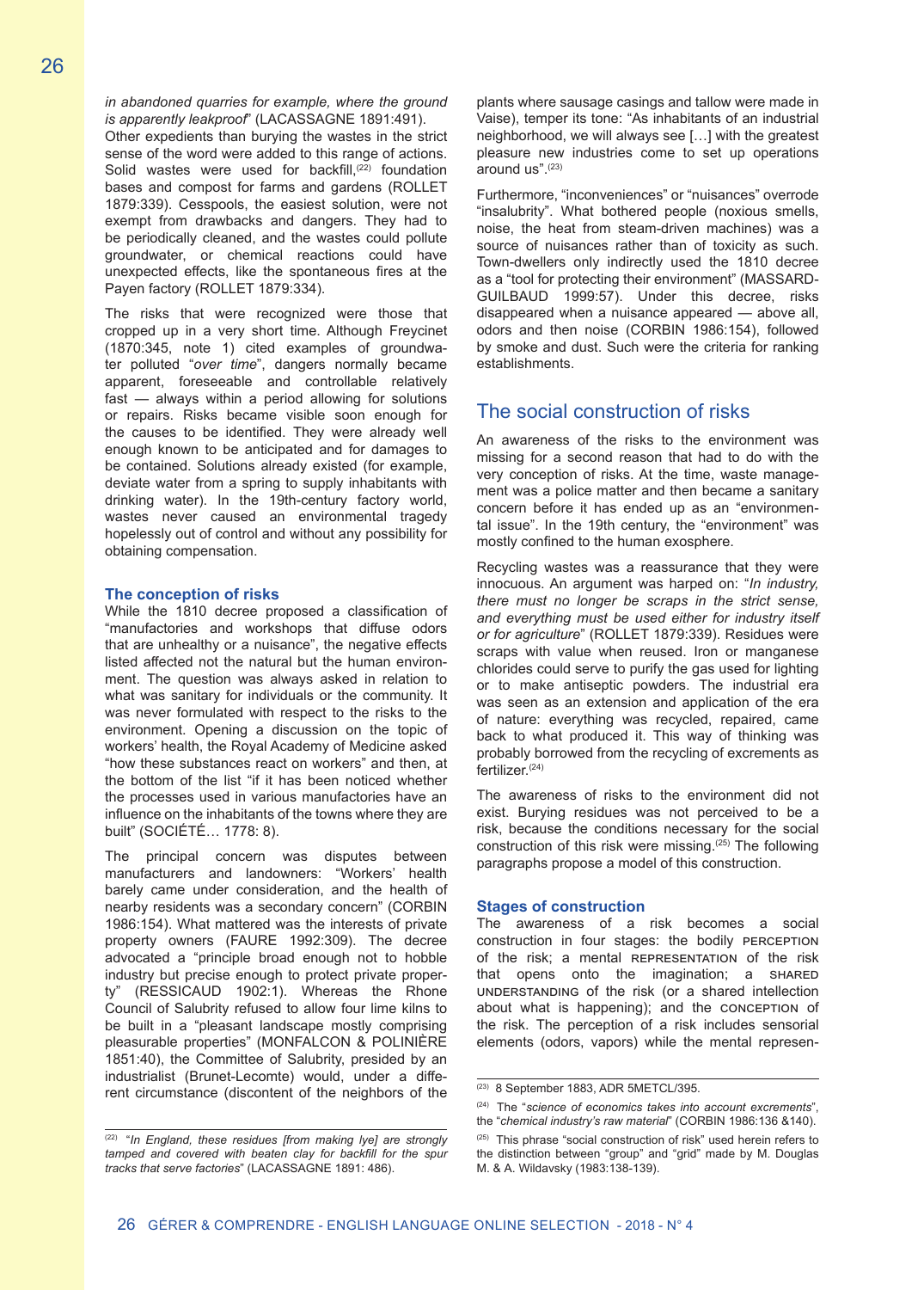tation shapes this perceived risk through a grid for interpreting it as part of a worldview. The risk thus becomes meaningful. The understanding of this risk that has been endowed with meaning involves using rational methods to confirm that the perceived and represented risk is, from a collective viewpoint, definitely a risk to be contained or eliminated.<sup> $(26)$ </sup> The conception of the risk then abstracts the risk from shared collective ideas about it and relates it to the conditions of its actual occurrence.

For example, the visual observation that a river is rising is a perception of a risk, while the assignment of meaning to water overflowing is related to the mental representation of the risk of flooding (which might be accepted as something sacred).<sup>(27)</sup> Establishing a relation between abundant precipitations and rising water is part of a shared understanding; and establishing probabilities about the occurrence of flooding is part of the stage of the conception of the risk. The shared understanding leads to calls for preventive measures (dikes, dams), but which might turn out to be futile or unnecessarily costly if the frequency of flooding is low or if such measures are taken to the detriment of others for coping with more devastating dangers. Another example: the smell of gas is a perception; the representation of the danger depends on the prevalent scientific theory;<sup>(28)</sup> the shared understanding of the causal relationship requires time and feedback; the conception of the risk will weigh percepts, affects, and the concepts held in common against each other to obtain a distantiated view.

#### **Cultural grids and the authority of discourse**

Each stage in the social construction of a risk is complicated by two series of factors, since flexible cultural grids of interpretation shape the factual elements of the risk. Odors might, or might not, be associated with pathogenic causes, depending, for example, on whether they are agreeable or disgusting. This formative process depends on the stratification of individuals in social groups or roles.<sup>(29)</sup> An odor's meaning or importance (as a warning or as something familiar) varies depending on whether an industrialist,

worker, owner of a nearby building, tenant, expert, etc, has perceived, represented and constructed it. A major factor that comes into play is that not everyone has access to the "authorized discourse".

Each register of discourse declares, in its own way, what is, or is not, relevant. It is part of a normative field, of an argumentation. A lawyer, hygienist or journalist does not refer to the same norms and does not muster arguments in the same way. Each of these registers of discourse asserts a power relationship: the right to speak is evidence that one authority prevails over another. O. Faure (1992:300) has drawn attention to the difficulty of hearing the voice of ordinary people in the complaints filed by residents against mills,<sup>(30)</sup> because the arguments and issues so strongly shaped what was said.<sup>(31)</sup> The gap between lay and learnèd opinions was manifest: "There definitely exists a clear contrast between the perceptions of the scientific elite and of commoners" (FAURE 1992:303-304).

Other factors also came into play: the nearness of the events or of recurrences of them that were deemed to be a risk, along with the "euphemization" of subsequent risks. The principal obstacle to protective measures was the "indifference of workers, who, careless by nature and familiar with the danger day in day out, spare the least effort to avoid a harm that is not actually present" (COULIER 1878: 740-741). Appointed by the Lyon Council of Hygiene to investigate complaints from residents near the Coignet plant, Ferrand and Raulin did "not perceive the emanation characteristic" of phosphorus factories (LACASSAGNE 1891:143-144). The stage of conception depends on fluctuating cultural grids.<sup>(32)</sup>

In the case of the burying of solid wastes from factories in the 19th century, risks were not associated with the factory's activities. They arose out of a set of relations with these activities, relations dependent as much on cultural factors (bad and good odors) as on the situation (the mill) and time (the persons present). $(33)$ The social construction of a risk means that the risk has to be related to the ultimate purposes that a culture has given itself, to the values it bears.<sup>(34)</sup> During the 19th century, it was tolerable for factories to be next to homes, despite the loss of quality (occasioned

 $\overline{^{(26)}}$  "Risk is not a material thing, it is a very artificial intellectual *construction*" (DOUGLAS 1987:56).

<sup>(27)</sup> "*The causes of floods are thus particularly complex. Users are going to construct a representation of floods from the incomplete information available to them. This representation is, therefore, going to vary, in particular as a function of the social habitus of individuals and of their experience of floods*" (BAGGIO & ROUQUETTE 2006:104).

<sup>(28)</sup> "*Let us, however, hasten to repeat that the emanations from these factories' high smokestacks [for burning organic matter], though disagreeable and annoying, do not carry miasmas very far, as a few persons have claimed. The vapor and gases in these emanations, after having undergone intense heating in production equipment, are in the end oriented under fireplaces so that the pathogenic germs that they might contain have been destroyed, as shown by the work done by our colleague, M. Pasteur*", *Journal officiel de la République française*, 7 October 1880, p. 10334.

<sup>(29)</sup> "*The specific characteristic of social representations is that they are socially situated. By definition, they are specific to a group or groups in a society, responsive to a period, a cultural and material context, etc.*" (BAGGIO & ROUQUETTE 2006:103).

<sup>(30)</sup> "*This source, no more than the others, allows access to a spontaneous popular voice*" (FAURE 1992:300).

<sup>(31)</sup> "*Through the records, we clearly see the law, the procedures of inquiry and expertise, the hygienist discourse modifying the attitudes of the people. Meanwhile, the people distort, translate and reinterpret norms and sometimes turn them against those who produced them*" (FAURE 1992:301).

<sup>(32)</sup> In a hierarchical society like India's, the very poor, with neither masks nor helmets, strip asbestos from ships; and this is "*tolerable*".

<sup>(33)</sup> "*A risk only exists in relation to an individual, social or occupational group, community or society that understands it (through mental representations) and deals with it (through specific practices)*" (VEYRET 2003:5).

<sup>(34)</sup> "*Culture is the publicly shared collection of principles and values used at any one time to justify behavior. Human behavior itself being channeled in public institutions, the principles and values uphold the forms of institutional life*" (DOUGLAS 1986:67).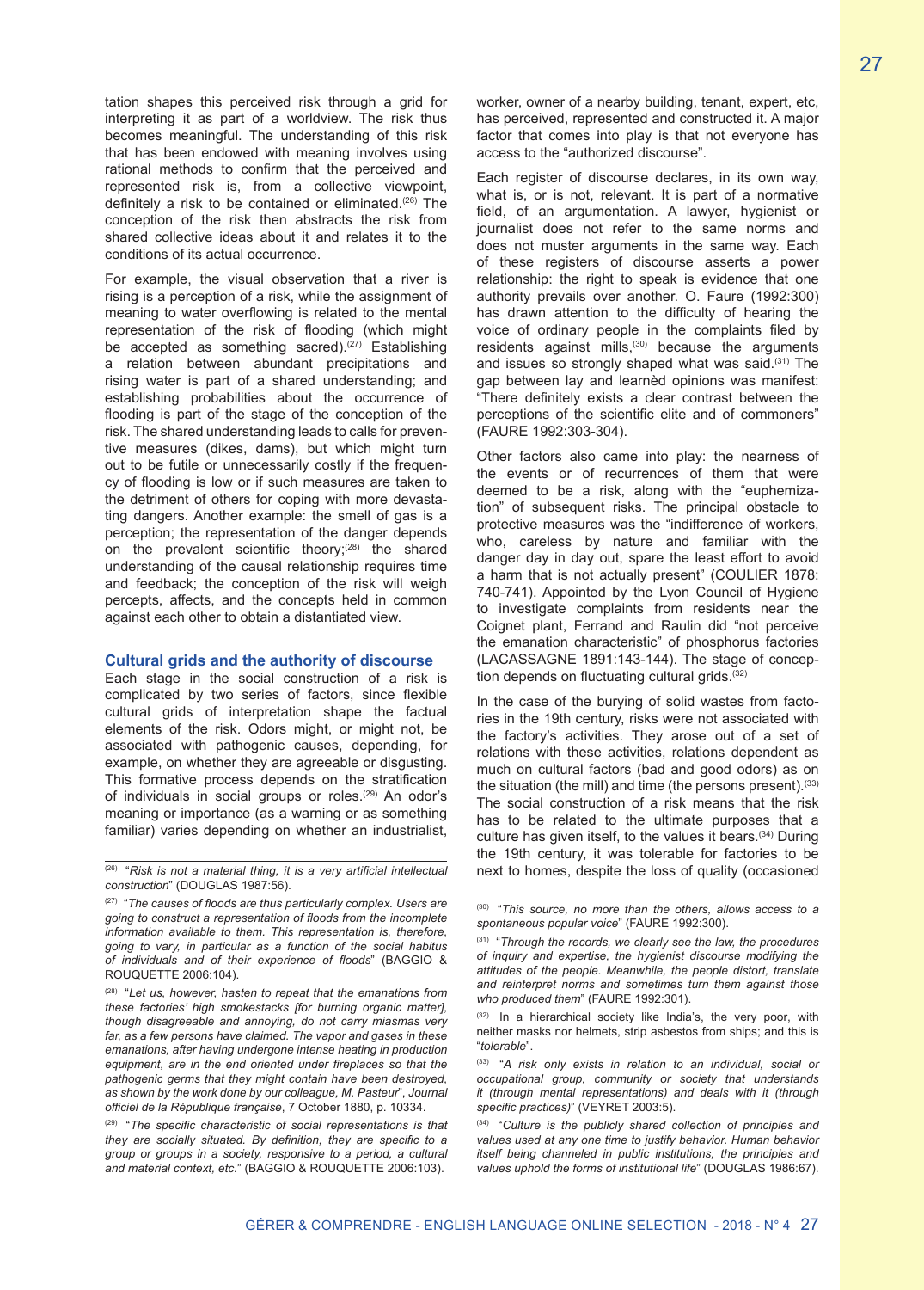by the odors and noise) and of living conditions (health), because progress was a value and prosperity for the group was an ultimate purpose.

#### **Social conceptions of risks**

Forming a shared mental representation of a risk — the moment when all parties become aware of the risk — requires that these parties share the feeling that they are menaced and that the knowledge already acquired converges toward a single (and the same) source of danger. When groups (their members or representatives) disagree, a risk is not unequivocally constructed;(35) and groups will no longer share the same mental representation of it. Referring to the magenta dye-making plant in Saint-Fons (opened par Huguenin and Durand), A. Loir wrote that "these important factories are perfectly similar to big, serious scientific laboratories" (LACASSAGNE 1891:172). This social construction of the risk could lead to a convergence of the viewpoints of all parties only if the proposition that science was identical to industry and industry to safety was perceived, represented and understood in like manner by experts, factory owners and residents.

The awareness of the risks related to burying solid wastes did not exist during the 19th century, because the perceptive and representational aspects of the risk had been decoupled. The society's cognitive representation of risks tended to be reassuring, since nature would recycle everything. Under this representation, the only dangers were those perceived immediately. After all, the "environment" was an ecosphere stretching from the household and factory out to all of nature. What was perceived and seen was not consistent with the cultural grid that proclaimed progress and endowed experts with authority.

## **Conclusion**

In the first chapter of his treatise on industrial hygiene, L. Poincaré (1886) distinguished between dangers to the hygiene of workers and to public health; but thereafter, he only focused on the latter, namely fumes and residues, while devoting, by the end of his treatise, only fourteen pages to them. The approach to the environment was an extension of this approach to hygiene. The environment was of interest only insofar as it affected, here and now, the quality of life (odors as a nuisance to nearby residents) and the quality of health (sicknesses blamed on production activities). The environment was not taken under consideration as such. It had neither an identity nor a status of its own. Neither industry nor production in general were enjoined to pay heed to an environment that no one could observe.

The new world of 19th-century industry conceived of its practices by borrowing concepts from the rural world of yesteryear: nature repairs, restores, is reborn. When entering nature, the wastes from mills came under its laws just as they were also fit in with existing conceptions about rural life: reusing materials, fertilizers, scraps…. So, solid wastes from factories were not, it was believed, risky as such. The p erception of the risk (activating bodily affects) was an adequate warning signal of danger. The perception of a nuisance was identified with the perception of a danger: imperceptible dangers did not exist. A self-sufficient "naturalizing" world-view shaped mental REPRESENTATIONS of the risk. Ultimately, there were no wastes since they were recycled through human activities. The UNDERSTANDING of the risk was shared during a very short period and restricted to the realm of needs. The only sort of toxicity that was recognized concerned drinking water but then during a short, adjustable, reversible period. No theory constructed a causality between diseases years away and perceptible nuisances today (even though a very few surveys did, years later, establish such a distant relation between pathogens and symptoms). Finally, the conception of risks placed nuisances and their damages in the perspective of economic progress as a means, value and finality. Reusing wastes was the creed: "*We learn, as science improves, to find in it elements for a new production*" (ROLLET 1879:339). C. Freycinet (1870:396) maintained: "*The problem of sanitation is nearly always solved by the progress of industry.*" Not only would nature repair the excesses of industry, but industrial and scientific techniques would also correct and annul excesses.

This cultural grid vanished during the 20th century, in particular as the nuclear industry grew. The time to be considered is longer; reversibility is not taken for granted; the finalities and values used to assess whether human activities are to be qualified as "risky" or "safe" are different.

## References

#### **Archives and historical periodicals**

ADR (Archives Départementales du Rhône) "Établissements classés 1800-1973", cote 5 METCL/1-595.

Bulletin des lois de la République française (1881) series XII, volume 21, 1880 second semester (Paris: Imprimerie Nationale).

SEINE Depatrment's Conseil d'Hygiène Publique et de Salubrité (1819-1897) Rapports généraux des travaux du Conseil de salubrité (Paris: Boucquin).

#### **Other sourcers**

ARISTOTE (1981) La Métaphysique (Paris: Vrin).

BAGGIO S. & ROUQUETTE M.L. (2006) "La Représentation sociale de l'inondation: influence croisée de la proximité au risque et de l'importance de l'enjeu", Bulletin de psychologie, 59(481), January-February, pp. 103-117.

BLOCK M. (1877) Dictionnaire de l'administration française (Paris/ Nancy: Berger-Levrault).

BOURGUIGNAT A. (1858-1859) Législation appliquée des établissements industriels notamment des usines hydrauliques, ou à vapeur, des manufactures, fabriques, ateliers dangereux, incommodes et insalubres, moulins, hauts fourneaux, établissements métallurgiques, mines, minières, carrières, etc., 2 volumes (Paris: Victor Dalmont).

<sup>(35)</sup> For example, the grubbing of grapevines at INRA in Colmar (LOCAL MONITORING… 2010).